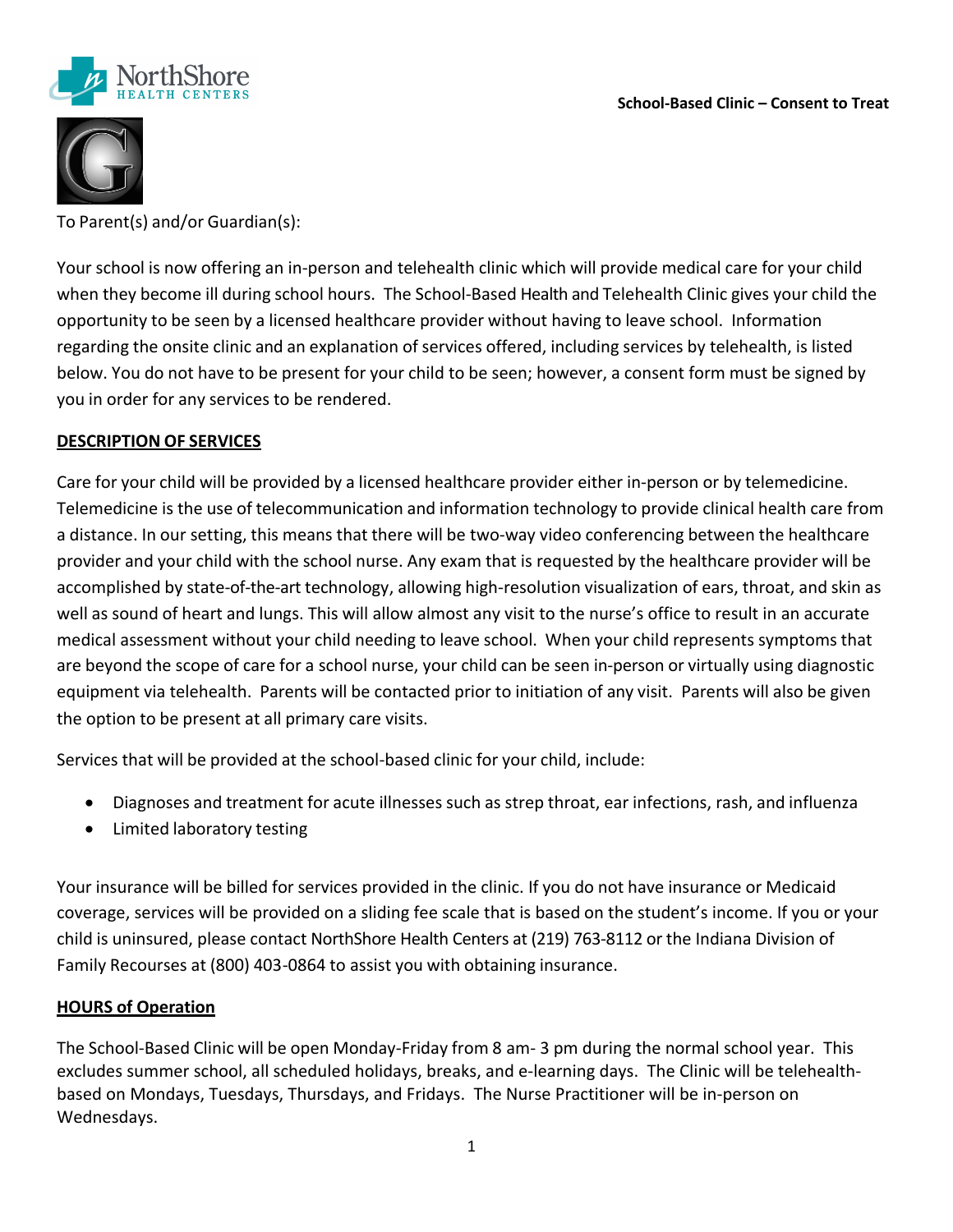**School-Based Telehealth Clinic – Consent to Treat**

| <b>STUDENT INFORMATION</b>   |                  |              |  | <b>Today's Date:</b>           |      |  |
|------------------------------|------------------|--------------|--|--------------------------------|------|--|
| <b>Last Name</b>             |                  | <b>First</b> |  |                                | M.I. |  |
| Date of<br><b>Birth</b>      | Primary<br>Phone |              |  | <b>Email</b>                   |      |  |
| <b>Street Address</b>        |                  |              |  | Apartment/Unit#                |      |  |
| <b>Mailing Address</b>       |                  |              |  |                                |      |  |
| City                         | <b>State</b>     | Zip<br>Code  |  | Township                       |      |  |
| <b>PARENT OR GUARDIAN #1</b> |                  |              |  |                                |      |  |
| <b>Last Name</b>             | <b>First</b>     | M.I.         |  | <b>Relationship to Patient</b> |      |  |
| <b>Addrocc</b>               |                  |              |  | Anartmont/Linit#               |      |  |

| Auuress                      |              |              |      | Apartment/Unit#                |  |
|------------------------------|--------------|--------------|------|--------------------------------|--|
| <b>City</b>                  |              | <b>State</b> |      | <b>Zip Code</b>                |  |
| <b>PARENT OR GUARDIAN #2</b> |              |              |      |                                |  |
| <b>Last Name</b>             | <b>First</b> |              | M.I. | <b>Relationship to Patient</b> |  |
| <b>Address</b>               |              |              |      | Apartment/Unit#                |  |
| City<br><b>State</b>         |              |              |      | <b>Zip Code</b>                |  |

| <b>EMERGENCY CONTACT</b> |              |           |
|--------------------------|--------------|-----------|
| <b>Name</b>              | Relationship | Telephone |

| <b>INSURANCE INFORMATION</b> |                                  |                   |                         |          |                   |         |  |
|------------------------------|----------------------------------|-------------------|-------------------------|----------|-------------------|---------|--|
| Primary                      |                                  |                   | ID:                     |          | Group:            |         |  |
| Insurance:                   |                                  |                   |                         |          |                   |         |  |
| Insurance                    |                                  |                   | <b>Subscriber Name:</b> |          | Date of<br>Birth: |         |  |
| Phone:                       |                                  |                   |                         |          |                   |         |  |
| <b>Social Security</b>       |                                  |                   |                         |          |                   |         |  |
| <b>Number</b>                | $\blacksquare$<br>$\blacksquare$ |                   | <b>Employer</b>         |          |                   |         |  |
| Secondary                    | ID:                              |                   |                         | Group:   |                   |         |  |
| Insurance:                   |                                  |                   |                         |          |                   |         |  |
| <b>Insurance</b>             |                                  | <b>Subscriber</b> |                         |          |                   | Date of |  |
| <b>Phone:</b>                |                                  | Name:             |                         |          |                   | Birth:  |  |
| <b>Social Security</b>       | ۰                                | ۰                 |                         | Employer |                   |         |  |
| <b>Number</b>                |                                  |                   |                         |          |                   |         |  |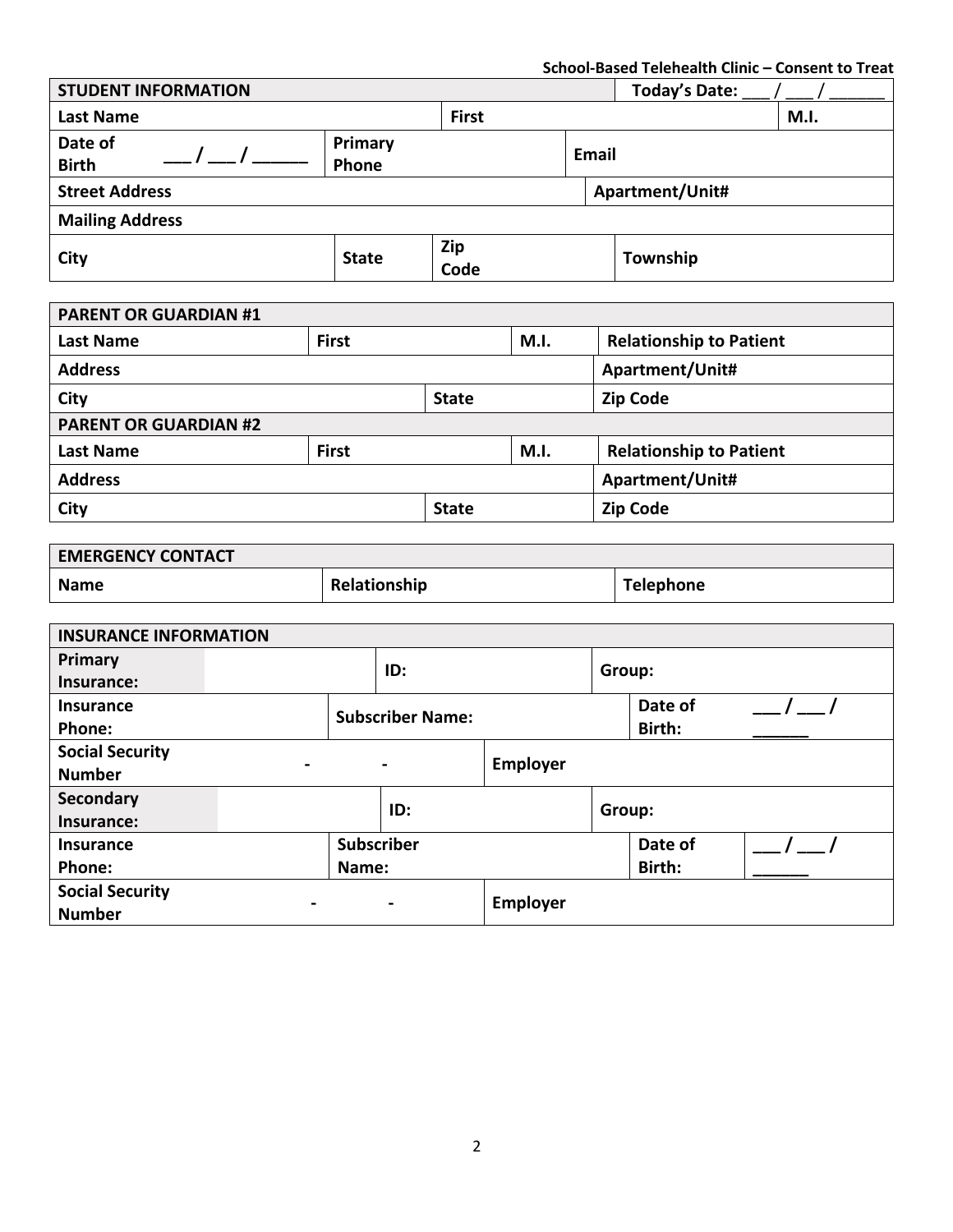| <b>MEDICAL HISTORY</b>                                                                                                                                                                                                         |  |  |  |  |
|--------------------------------------------------------------------------------------------------------------------------------------------------------------------------------------------------------------------------------|--|--|--|--|
| Does your child receive daily medications?<br><b>No</b><br>Yes                                                                                                                                                                 |  |  |  |  |
| Please list all medications, the dosage, and when given:                                                                                                                                                                       |  |  |  |  |
| Does your child have any known allergies (foods, medications, etc)?<br><b>No</b><br>Yes<br>List all known allergies:                                                                                                           |  |  |  |  |
|                                                                                                                                                                                                                                |  |  |  |  |
| Does your child have any Physical Disabilities? Yes<br><b>No</b>                                                                                                                                                               |  |  |  |  |
| If yes, please explain:                                                                                                                                                                                                        |  |  |  |  |
|                                                                                                                                                                                                                                |  |  |  |  |
| <b>CURRENT HEALTHCARE PROVIDERS</b>                                                                                                                                                                                            |  |  |  |  |
| Does your child currently have a Primary Care Provider?<br>$\Box$ Yes $\Box$ No                                                                                                                                                |  |  |  |  |
| If yes - please list:                                                                                                                                                                                                          |  |  |  |  |
| Name: Name and the state of the state of the state of the state of the state of the state of the state of the state of the state of the state of the state of the state of the state of the state of the state of the state of |  |  |  |  |
|                                                                                                                                                                                                                                |  |  |  |  |
|                                                                                                                                                                                                                                |  |  |  |  |

**If you need to call in a prescription, which pharmacy would you like us to call?**

\_\_\_\_\_\_\_\_\_\_\_\_\_\_\_\_\_\_\_\_\_\_\_\_\_\_\_\_\_\_\_\_\_\_\_\_\_\_\_\_\_\_\_\_\_\_\_\_\_\_\_\_\_\_\_\_\_\_\_\_\_\_\_\_\_\_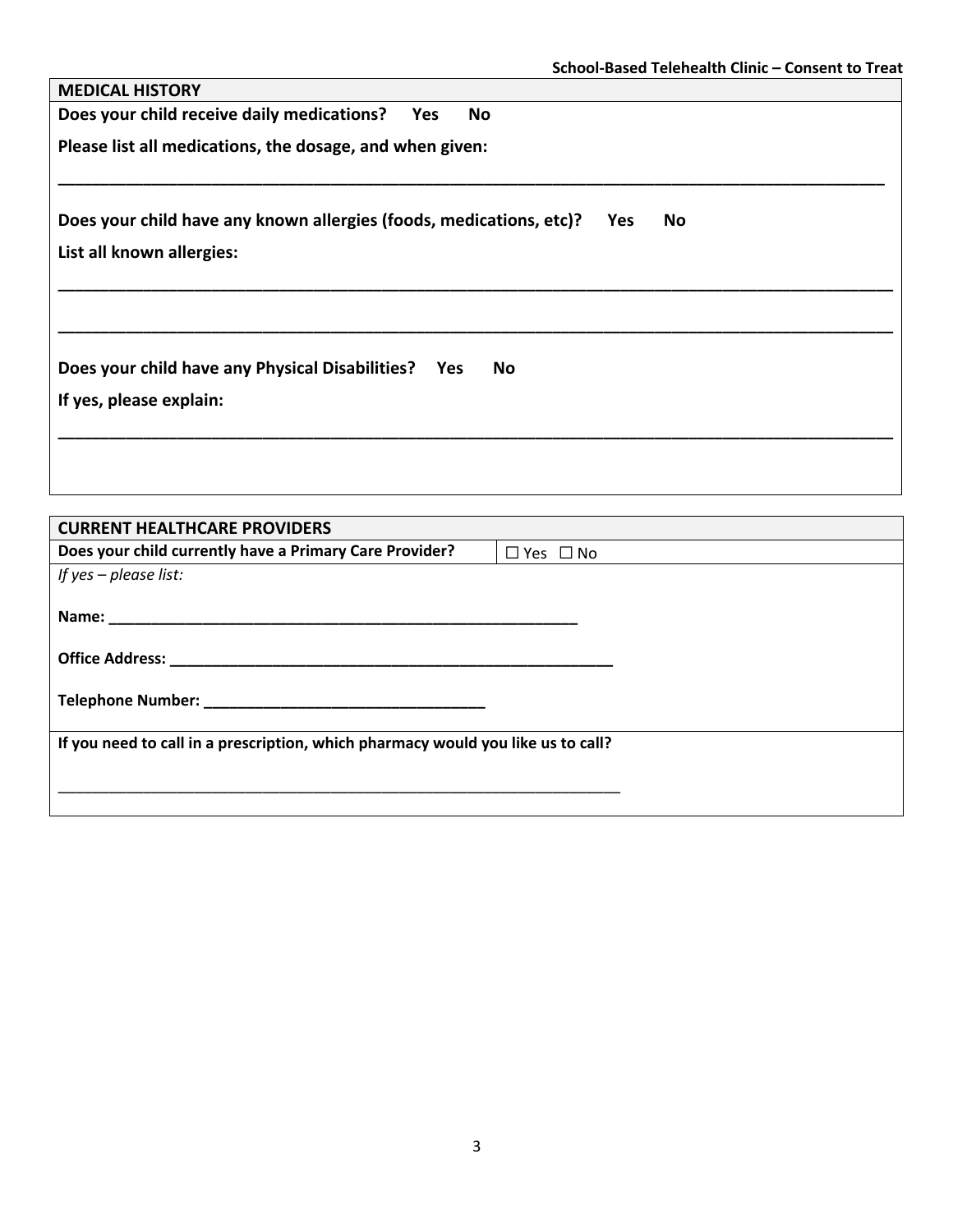| <b>FAMILY HISTORY</b>  |                                                                                              |                            |     |                                                                                            |     |  |
|------------------------|----------------------------------------------------------------------------------------------|----------------------------|-----|--------------------------------------------------------------------------------------------|-----|--|
|                        | Please specify who has or had any disease listed below by using the following abbreviations. |                            |     |                                                                                            |     |  |
|                        |                                                                                              |                            |     | (Mother-M, Father-F, Brother-B, Sister-S, Grandmother-GM, Grandfather-GF, Aunt-A, Uncle-U) |     |  |
|                        | Who                                                                                          |                            | Who |                                                                                            | Who |  |
| Asthma                 |                                                                                              | Allergies                  |     | <b>Birth Defects</b>                                                                       |     |  |
| <b>Blood Disorders</b> |                                                                                              | Cancer                     |     | <b>Tumors</b>                                                                              |     |  |
| <b>Cystic Fibrosis</b> |                                                                                              | <b>Diabetes</b>            |     | Ear/Eye Disorder                                                                           |     |  |
| <b>Heart Trouble</b>   |                                                                                              | <b>High Blood Pressure</b> |     | <b>Kidney Problems</b>                                                                     |     |  |
| Lung Diseases          |                                                                                              | Tuberculosis               |     | <b>Seizures</b>                                                                            |     |  |
| <b>Mental Illness</b>  |                                                                                              | Muscle Disease             |     | There is no family history of the                                                          |     |  |
|                        |                                                                                              |                            |     | above diseases                                                                             |     |  |

| SOCIAL HISTORY (please check those that apply):             |                                                      |
|-------------------------------------------------------------|------------------------------------------------------|
| <b>Tobacco Use</b>                                          | <b>Alcohol Use</b>                                   |
| Is the student a current smoker: $\Box$ Yes $\Box$ No       | Does the student drink alcohol? $\Box$ Yes $\Box$ No |
| Is anyone in the student's home a current smoker:           | Does anyone in the student's home drink alcohol?     |
| $\Box$ Yes $\Box$ No                                        | $\Box$ Pipe $\Box$ Cigar $\Box$ Snuff $\Box$ Chew    |
| <b>Other Tobacco</b>                                        | <b>Drug Use</b>                                      |
| Does the student use other tobacco products?                | Has the student used any recreational drugs?         |
| $\Box$ Pipe $\Box$ Cigar $\Box$ Snuff $\Box$ Chew           | $\Box$ Yes $\Box$ No                                 |
| Does anyone in the student's home use other tobacco         | Has anyone in the student's home used any            |
| products? $\Box$ Pipe $\Box$ Cigar $\Box$ Snuff $\Box$ Chew | recreational drugs? $\Box$ Yes $\Box$ No             |
|                                                             |                                                      |

r.

| MEDICAL HISTORY (please check those that apply): |                          |                            |                        |
|--------------------------------------------------|--------------------------|----------------------------|------------------------|
| $\Box$ Allergies                                 | Ear infections<br>$\Box$ | Heart problems<br>$\Box$   | $\Box$ Frequent colds  |
| $\Box$ Anemia                                    | Hearing aid<br>ப         | High blood pressure<br>ப   | Lung problems          |
| $\Box$ Kidney/Urinary Tract                      | Eye problem<br>ப         | Thyroid problems<br>ப      | Meningitis             |
| Problems                                         | Wears glasses<br>ப       | Nightmares<br>ப            | Menstruation Started - |
| Problems walking<br>ப                            | Muscular-skeletal        | Bedwetting<br>ப            | Age $\qquad$           |
| Other respiratory problems                       | problems                 | Eating problems<br>$\Box$  | Menstrual problems     |
| Asthma<br>$\perp$                                | <b>Rheumatic fever</b>   | Thumb sucking<br>Ш         | Premature birth        |
| Shortness of breath during                       | Physical/sexual abuse    | $\Box$ Discipline problems | Obese/overweight       |
| exercise                                         | Hemophilia               | Overactive/<br>$\perp$     | Underweight            |
| Stomach ulcers                                   | Fainting                 | hyperactive                | Serious acne           |
| Skin rashes                                      | spells/knocked out       | $\Box$ Shy                 | Speech problem         |
| Abdominal pain                                   | Frequent sore throats    | $\Box$ Sleeping problems   | Pregnant               |
| Constipation/diarrhea                            | Headaches                | Slow development           | Other blood disorders  |
| Serious digestive problems                       | Heart murmur             | Learning disability        | Cancer                 |
| Chicken pox - Age                                | <b>Diabetes</b>          | Smoker                     |                        |
| Ear problems                                     | <b>Hepatitis</b>         | Depression                 |                        |
| <b>Broken bones</b>                              | Injures                  | Other behavioral           |                        |
|                                                  |                          | problems                   |                        |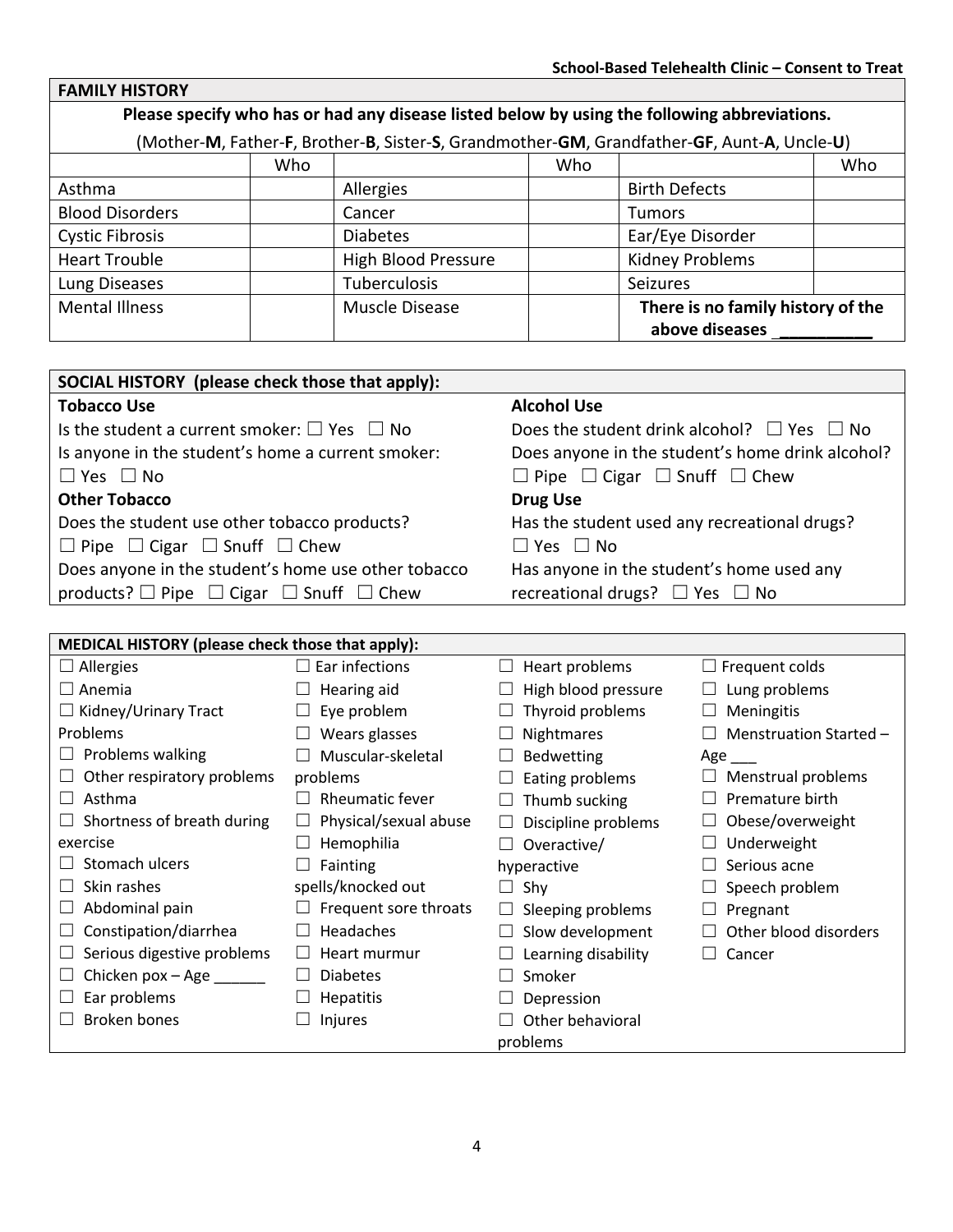## **CONSENT TO TREAT**

| Child's Name |  |
|--------------|--|
|              |  |

 $D.O.B.$ 

This consent is for the treatment of your child by NorthShore Health Centers, a licensed healthcare provider that provides standard clinical health care treatment and telemedicine. Telemedicine is the use of telecommunication and information technology to provide clinical health care from a distance and in this case, provided through a telehealth clinic. This means that there will be two-way video conferencing between the healthcare provider located at NorthShore Health Centers and your child with the school nurse. Any exam that is requested by the healthcare provider will be accomplished, depending on the school location, either onsite at the clinic or by state of the art technology allowing high-resolution visualization of ears, throat, and skin as well as high fidelity sound of heart and lungs. This will allow almost any visit to the nurse's office to result in an accurate medical assessment without your child needing to leave school.

Before any student is seen at the NorthShore Health Centers clinics, a signed consent form must be on file. In addition to the consent on file, the parent/guardian will be contacted before each visit to receive verbal consent.

NorthShore Health Centers may, depending on the diagnosis, prescribe medication to students seen at the Clinic. In the event that the Clinic physician prescribes medication, they will make every effort to contact the student's primary care provider (identified on page 3 of this Packet). Such a contact requires the consent of the student's parent or guardian. Please check the appropriate box below regarding contacting your child's primary care provider.

- $\Box$  I consent to the Clinic notifying my child's primary care provider (identified on page 3 of this Packet) that the Clinic provider has issued a prescription for my child.
- $\Box$  I DO NOT consent to the Clinic notifying my child's primary care provider (identified on page 3 of this Packet) that the Clinic provider has issued a prescription for my child.

I, the undersigned,

- Give permission and consent for my child to have treatment through and by NorthShore Health Centers, including via telemedicine technology.
- Have received information describing telemedicine and NorthShore Health Centers. I understand the information provided including the details and limitations of the form and style in which medical services will be provided.
- Understand that this consent form is valid for the school year in which this form is signed and dated, and must be updated every school year.
- Give permission for NorthShore Health Centers, the school nurse, and my child's primary health care provider to speak with and share medical information about my child's health issue on an as needed basis, with the understanding that this information will be treated in a confidential way.